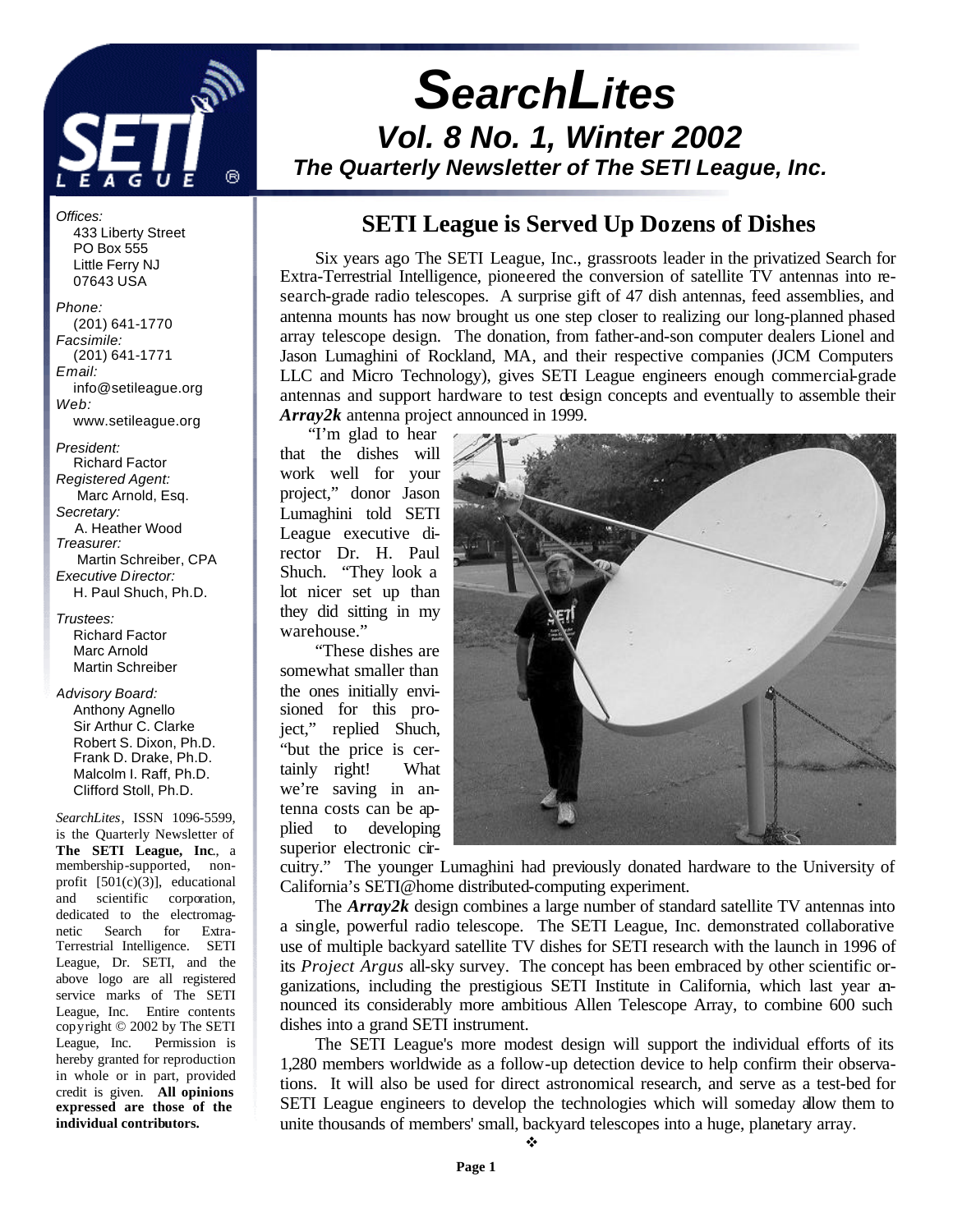#### *Announcing:*

#### **The Orville N. Greene Service Award**

The SETI League, Inc. has established a Service Award honoring the memory of SETI League supporter and cofounder, Orville N. Greene. The Orville N. Greene Service Award will be presented annually to a person or persons making unusual volunteer contributions or providing extraordinary service to The SETI League, Inc. The award shall consist of an appropriately crafted plaque or trophy, to be known as an OG.

.SETI League members in good standing are invited to nominate deserving individuals for receipt of an OG. Nominees must be members in good standing of The SETI League, Inc. Employees, officers, and trustees of The SETI League, Inc. shall be deemed ineligible for receipt of an OG during their terms of such service to The SETI League, Inc.

Nominating petitions should detail the extraordinary contributions or significant volunteer service of the nominee. For consideration, petitions must be received by January 1st of each year. They may be addressed to Orville N. Greene Memorial Service Award, SETI League, PO Box 555, Little Ferry NJ 07643 USA, or submitted electronically using the Nominating Petition provided on our Website.

Nominating petitions will be evaluated by a committee of judges appointed by the Trustees of The SETI League, Inc. In selecting among nominees for the Orville N. Greene Service Award, the judges will give preferential consideration to the efforts and accomplishments of dedicated amateurs.

Nominating petitions not resulting in awards will be held for future consideration. Decision of the judges is final. The Trustees reserve the right to present no award in any given year. The Trustees reserve the right to present more than one award in any given year.

Awards shall be presented at The SETI League's annual membership meeting or such other SETI forum as the Trustees may dictate.

All decisions of the Board of Trustees of The SETI League, Inc., with respect to interpretation of the rules presented herein or subsequently amended, shall be final.

These rules and regulations shall have the force and effect of Bylaws of The SETI League, Inc. They may be amended as necessary from time to time by the Board of Trustees. Amendments or revisions shall become effective as of the date of their posting to the World Wide Web site of The SETI League, Inc.

v



**Orville N. Greene, circa 1974**

#### **Remembering The SETI League's Co-Founder**

If Orville N. Greene were alive today, he'd have just three words for you: plastics, computers, SETI.

Orville Greene was born to one of the last romantics who sought gold in California, in the city of gold, Oroville (from which birthplace Orville's first name was derived). When Orville first went to Washington, D.C., to work as a patent examiner in the US Patent Office, after receiving a degree in Chemistry at Lehigh University, computers were nonexistent, and the only plastics that existed were hard bakelite and soft celluloid. Today we all accept the existence of the computer and the various useful and beautiful plastics that are ever present in our lives.

During Orville's tenure as a patent examiner, there was a vast explosion of new plastic concepts, and the world suddenly had vinyls (Naugahyde), clear acrylics (Lucite), and butyrals (the present transparent windshield safety-glass sandwich). In his role as a patent examiner Orville, impressed by the potential use and value of these new plastic concepts, passed many of these applications to issue as patents. Also during this time, Orville earned a law degree, attending George Washington Law School at night.

From his position as a patent examiner, Orville gained experience in patent, trademark and copyright law, and then entered private practice as a patent attorney in New York, where he started his own patent law firm.

Orville developed patents on certain inventions of a gifted, ceramic scientist rushed out of East Germany, just in front of the Russians' advance. These inventions resulted in a brandnew product: the ferrite memory cores which made the first (and consequently all modern-day) computers possible. The computer, of course, is largely responsible for the massive wave of scientific advances in recent years.

In 1979, together with his law partner, Frank L. Durr, Qville co-authored with John Bereseth The Practical Inventor's Handbook, the first work of its kind to discuss frankly the  $\varphi$ portunities and pitfalls in developing an invention.

In the early 1970s, Orville entered the music business, when he and a partner acquired a recording studio in New York City, and a rhythm and blues recording company. Along with another partner (highly skilled audio and electronics expert Richard Factor) this music business led, in turn, to the formation of a new company for the manufacture of professional audio equipment. Their company achieved worldwide recognition and fame as the manufacturer of digital sound special effects equipment. Today, Eventide Inc. is a leading manufacturer of audio and broadcast products, as well as logging recorders and avionics. It was Factor (who now serves as SETI League President) with whom Orville co-founded The SETI League, Inc. in 1994.

In 1955, Orville was appointed by New York Governor Nelson Rockefeller to the Board of Visitors of the Otisville State Training School for Boys (a New York State reformatory). He served as a member, and later president, of that Board until 1970. From 1974 until his death in 1997, Orville served as a member, and then vice president, of the Board of Visitors of the Manhattan Psychiatric Center (New York Department of Mental Hygiene), having been appointed by New York Governor Malcolm Wilson.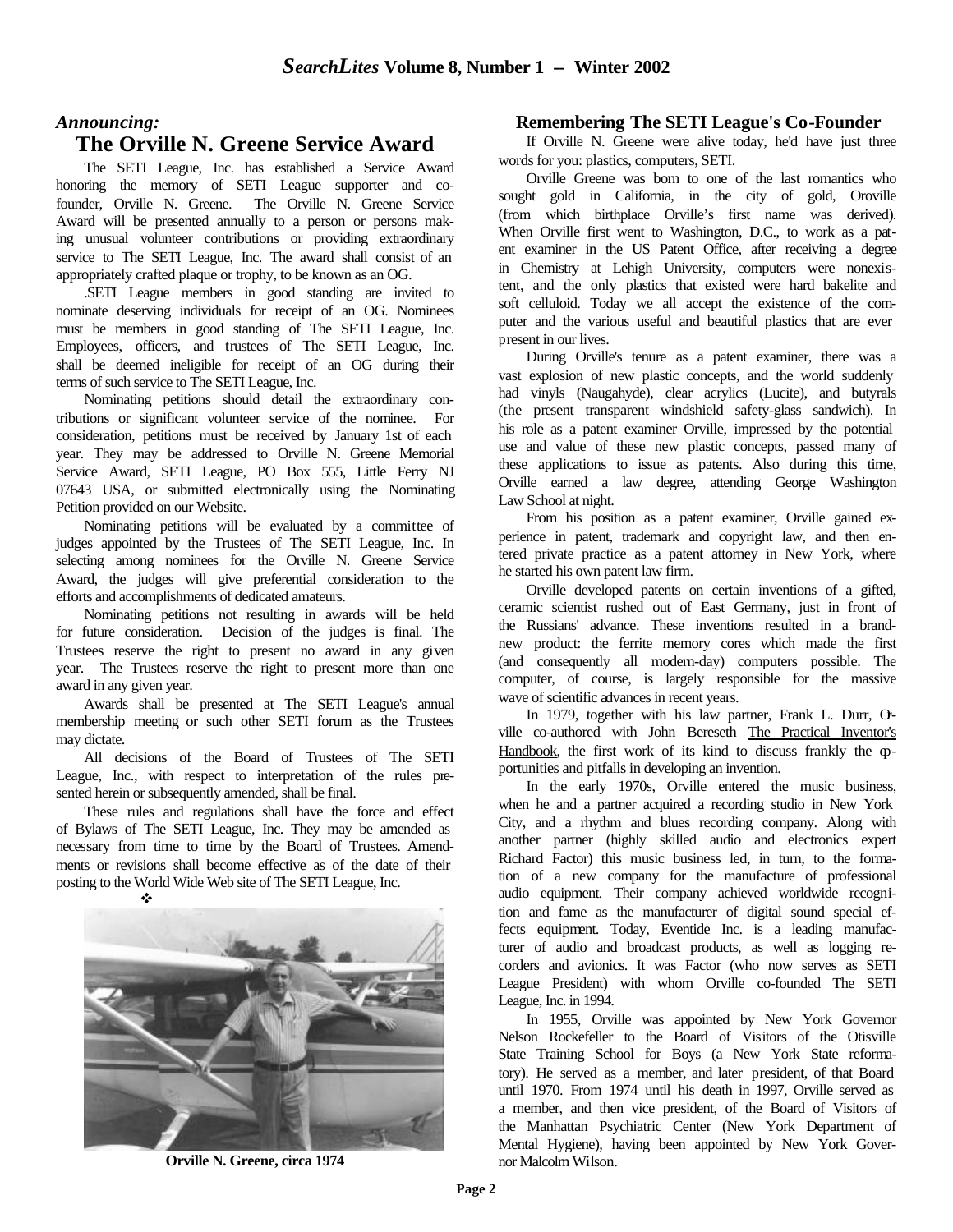As an enthusiast in the search for extraterrestrial intelligence and to fulfill his dream of the time when we will achieve contact, it was Orville, with his extremely generous donations to The SETI League, who helped give it its start. To ensure its future, he has also generously and substantially provided ongoing support to meet its financial needs. Through the time, energy, and efforts of SETI League members around the world, we are coming ever closer to confirming Orville's dream that "We are not alone."

*Editor's Note: This biographical data gathered and edited by Vicki Navarra, Orville N. Greene's associate of 46 years.* v

#### *In Memoriam:*

#### **SETI League Advisor Poul Anderson**

Science fiction Grand Master Poul Anderson, one of the most prolific and highly honored writers in the genre's history, died at his home in Orinda, California, on July 31, 2001. He was 74 years old. Poul (pronounced "pole") had served on The SETI League's Advisory Board since its inception in 1995. Most SETI League members remember him for his guest editorial From SETI to CETI, which appeared in the Autumn 2000 issue of *SearchLites*.

Anderson's career as a science fiction author began with the story "Tomorrow's Children" (with F.N. Waldrop) in *Astounding* in 1947, and took off in 1953 with the first appearances of two of his most famous novels, Three Hearts and Three Lions and Brain Wave. Soon he began writing his *Technic History* series, about a galaxy dominated by the Polesotechnic League of traders, and featuring merchant prince Nicholas van Rijn. This series led into a second sequence involving the successor Terran Empire, served by agent Dominic Flandry.

Other well-known series included the *Time Patrol* tales of agents preventing the corruption of history, the History of Rustum sequence, and the Hoka stories written with Gordon R. Dickson (also recently deceased), involving furry aliens who take romanticized human fiction literally, with outrageous results. *The Last Viking* and *King of Ys* novel series were fantasies, the latter co-written with wife Karen Anderson.

Notable stand-alone novels included Tau Zero, about a relativistic spaceship gone out of control, racing ahead in time to the end of the Universe and beyond, and The Boat of a Million Years, regarding immortals increasingly estranged from Earth. His latest novel, Genesis, won the 2000 John W. Campbell Memorial Award for best novel. Other awards during his career include seven Hugos and three Nebulas (all for short work), the Gandalf Grand Master award for his fantasy, and the Science Fiction and Fantasy Writers of America's Grand Master award for his science fiction. He was inducted into the Science Fiction and Fantasy Hall of Fame in 2000. He was also SFWA's President from 1972-1973.

Poul Anderson is survived by his wife, author and filker Karen Anderson, and was the father-in-law of noted SF author Greg Bear, who married his daughter Astrid. All three are SETI League members. Also surviving him are a brother, John, and two grandchildren, Erik and Alexandra. To all of them, The SETI League sends heartfelt condolences. ↓

## **Event Horizon**

**January 18 – 20, 2002:** *Arisia '02*, Boston MA.

**February 14 - 19, 2002:** *AAAS Annual Meeting*, Boston MA.

**March 1 - 3, 2002:** *Contact Conference*, Santa Clara CA.

**April 5 - 7, 2002:** Dr. SETI ® is Science Guest of Honor at *JerseyDevilCon 2*, Edison NJ.

**April 11 - 13, 2002 (tentative):** *EuroSETI 1Congress*, Republic of San Marino.

**April 19 - 21, 2002**: *Southeastern VHF Conference*, Oak Ridge TN.

**April 21, 2002:** *Fourth Annual SETI League Ham Radio QSO Party*; 14.204, 21.306, and 28.408 MHz.

**April 26 - 28, 2002:** *SETICon02* Technical Symposium and Annual Membership Meeting, Ewing (Trenton area) NJ.

**May 4 - 5, 2002:** *Trenton Computer Festival*, Edison NJ.

**May 17 - 19, 2002:** *Dayton Hamvention*, Dayton OH.

**May 18, 2002, 0700 hours:** *SETI Breakfast*, Marriott Hotel, Dayton OH.

**May 24 – 27, 2002:** *Balticon 36*, Baltimore MD.

**July 7 - 10, 2002:** *SARA Conference*, NRAO Green Bank WV.

**July 8 - 12, 2002:** *Bioastronomy '02*, Hamilton Island (Great Barrier Reef) Australia.

**July 25 - 28, 2002:** *Central States VHF Conference*, Milwaukee WI.

**July 31 - August 3, 2002:** *ALCon 2002*, Salt Lake City UT.

**August 16 - 18, 2002:** *10th International Amateur Radio Moonbounce Conference*, Prague Czech Republic.

**August 29 - September 2, 2002:** *ConJose* World Science Fiction Convention, San Jose CA.

**October, 2002 (date TBA):** *Microwave Update*, Washington DC.

**October 10 - 19, 2002:** *World Space Congress*, Houston TX.

**November 7 - 10, 2002:** *AMSAT Space Symposium*, Ft. Worth TX.

**April 21, 2003:** *Fifth Annual SETI League Ham Radio QSO Party*; 14.204, 21.306, and 28.408 MHz.

**April 25 - 27, 2003:** *SETICon03 Technical Symposium* and *Annual Membership Meeting* (location TBA).

**May 16 - 18, 2003:** *Dayton Hamvention*, Dayton OH.

**May 17, 2003, 0700 hours:** *SETI Breakfast*, Marriott Hotel, Dayton OH.

**May 23 – 26, 2003:** *Balticon 37*, Baltimore MD.

**July 13 - 16, 2003:** *SARA Conference*, NRAO Green Bank WV.

**July 24 - 27, 2003:** *Central States VHF Conference*, Tulsa OK.

**August 28 - September 1, 2003:** *Torcon 3* World Science Fiction Convention, Toronto ON Canada.

**September, 2003 (date TBA):** *Third European Radio Astronomy Congress*, Heppenheim Germany.

**September 29 - October 3, 2003:** 54th *International Astronautical Congress*, Bremen, Germany.

**October, 2003 (date TBA):** *Microwave Update*, Seattle WA.

**April 21, 2004:** *Sixth Annual SETI League Ham Radio QSO Party*; 14.204, 21.306, and 28.408 MHz.

**April 23 - 25, 2004:** *SETICon04 Technical Symposium* and *Annual Membership Meeting* (location TBA).

**September 2 - 6, 2004:** *Noreascon Four* World Science Fiction Convention, Boston MA.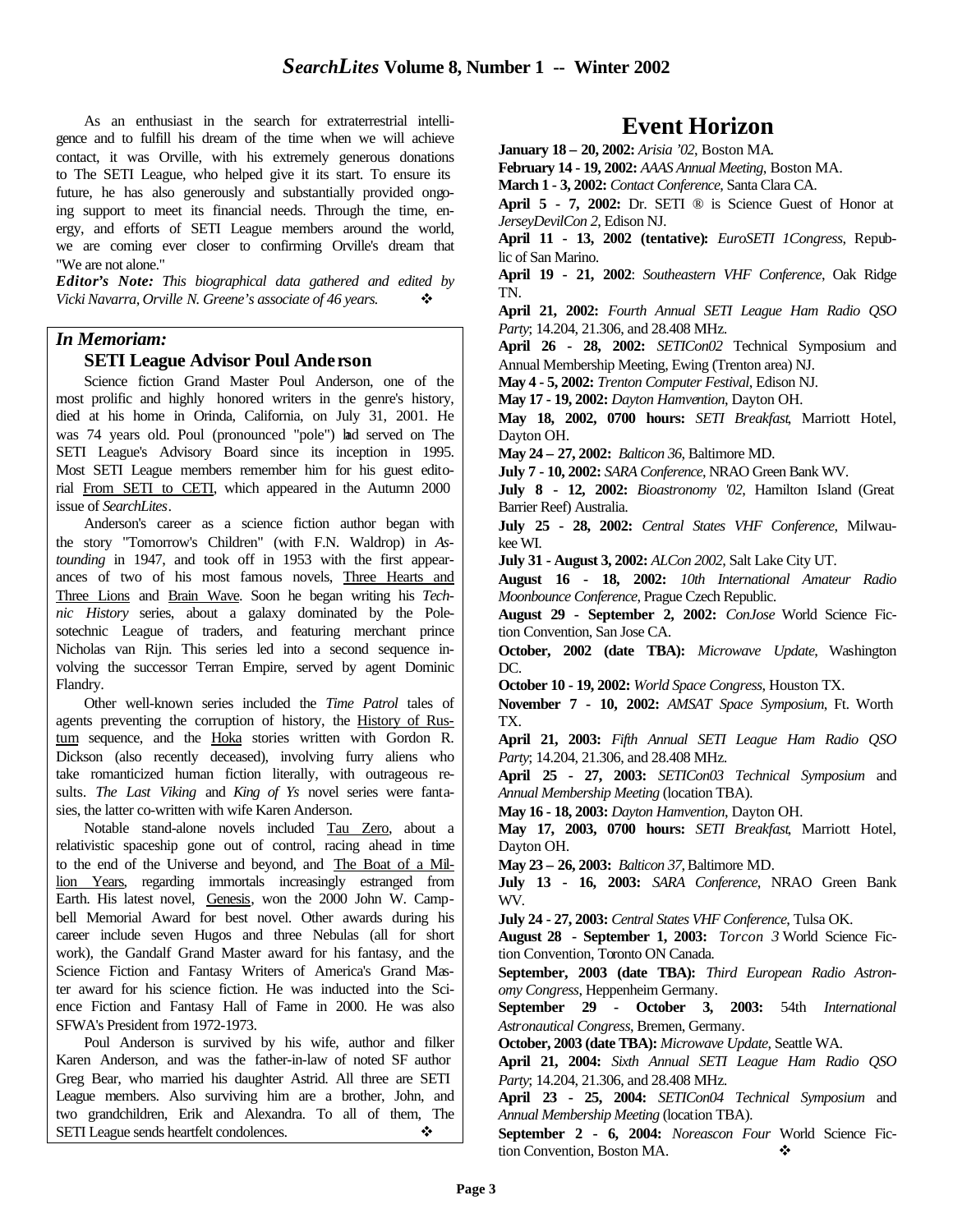#### **Science, Technology and Mind in Future Communication**

#### **by Prof. Alex Antonites (email marie@netactive.co.za) SETI League Regional Coordinator for South Africa**

So far, no signal from an extraterrestrial civilization has been received that can be regarded as finally confirmed. This has led some to argue that the search is not worth the while, since the evolutionary biological paths of possible intelligent life must and would be so different from ours that, even if they exist, communication would be impossible. We would, in fact, never be able to confirm their existence, let alone search for communication.

The argument mainly runs as follows: On Earth there are currently many divergent cultures, and this complicates communication. What one human understands, with and under certain concepts, even though these may seem analogous, is in fact so different from what another human understands that we humans can never fully understand each other. This is the ethnocentric and anthropocentric argument. Human cultures are living in worlds of their own. All human knowledge is humanly interpreted. Communication does take place, but our concepts are so laden with cultural frames of reference that these communications cannot be considered meaningful. It is even argued that science and technology are not excluded from this: Chinese, Japanese, Western, and American sciences differ vastly from each other because they are culturally conditioned.

There is even a school of thought within mathematics which argues that French and British mathematics are dissimilar because of the British and French cultural mindsets. If this is the case amongst beings of the same biological evolutionary stock, how much more impossible would it be for communication to take place between civilizations of divergent biological evolutionary origins?

With such different roots, we can only begin to imagine how different language and science (including mathematics) might be. It would be like someone trying to explain the theory of relativity to a Stoic academic of the Roman Empire in 110 AD. This academic would not follow our thinking and argument and would not understand them, not because s/he is less intelligent, but because relativity would simply not make sense to them.

For primarily biological historical reasons, brains and minds of alien civilizations would be so vastly different that even scientific radio telescope and optical laser searches are futile from the start. Alien brains and minds would function so differently that, apart from some very small and minute similarities, the gap between them and us would be so large that communication would be impossible. Their evolutionary biological makeup will probably not be carbon-based like us, but something different. Their mathematical constructs need not even be geometry, trigonometry, or algebra as we know them. If their brains and minds were so divergent from ours, so would be their laws of logic. If divergent cultures have divergent logics on Earth, how much more totally divergent would be the logics of alien, extraterrestrial civilizations?

This anthropocentric argument may seem appealing to explain the fact that no confirmed contact with extraterrestrial civilizations has been made to date. I have, however, very strong reservations against this anthropocentric and ethnocentric argument, because I do not think it is valid. It cannot be denied that cultures and societal environments do play a role in the shaping of thinking and that in some cases misunderstandings do arise in communication on Earth. It could also be accepted that cultural reasons do play a role in the generating of knowledge and new areas of research. Many things are indeed local in origin. It could even be granted, in fact I think it is certain, that alien civilizations' biological makeup would, evolutionarily speaking, be divergent from ours. Instead of a lifeform that is carbon-based, it may be silicon or something different. Their reproduction/replication processes may be different, the way their brains and minds function may be different - for example, the firing of neurons may be absent and this function be performed by some other process.

However, I do not think that this is the complete or total picture. The anthropocentric and ethnocentric argument does not follow. In fact, I think the anthropocentric and ethnocentric argument is one-sided. On Earth, in spite of many divergences, there are many universals as well, which are as much a part of humanity as are the divergences. The best example is science and technology. Sciences differ from each other in detail, object of study, and technical methodologies, but all of them are played according to basic general rules of what it is to be scientific. For one reason or another, humans in all cultures worldwide accept this as meaningful and play the game of science according the same basic rules of rationality, objectivity, methodology, and critical discussion, as well as being open-minded.

Cultural influences may steer research into new or other areas, but mathematics, whether in France, Britain, America, Japan, or Tahiti is the same mathematics. For cultural reasons and superstition, some societies do not regard logic and causal thinking as important. From this, however, it does not follow that they do not have the same logic and rationality in principle. This is why I cannot accept the psychologistic argument (psychologism is not the same as psychology) that laws of logic and mathematics, apart from others, are in a one-to-one correspondence relationship connected to brain states and brain events.

Of course, all thinking is connected in some way to brain functions, but, in my view, consciousness emerged from neuronal brain activities, not as something totally independent from the brain. In a quite definite sense it has a "life of its own," i.e., a relative independence of function. This means that the laws of logic or mathematical deduction and argument are not in a one-to-one way determined by biological brain states. For example, the law of noncontradiction holds whatever your emotional state may be during your arguing adherence to this law, or whatever the exact chemical combination in the brain may be, or whatever the speed or frequency of neuronal firings may be at the stage of logical deduction. X multiplied by X remains validly X squared, whatever the relevant brain states may be at the time of this mathematical deduction. Of course, emotional and chemical states may influence a human into not thinking clearly for a moment, concentration may actually be reduced or enhanced, but the validity of logical and mathematical laws is unaffected by these contingent and changing circumstances.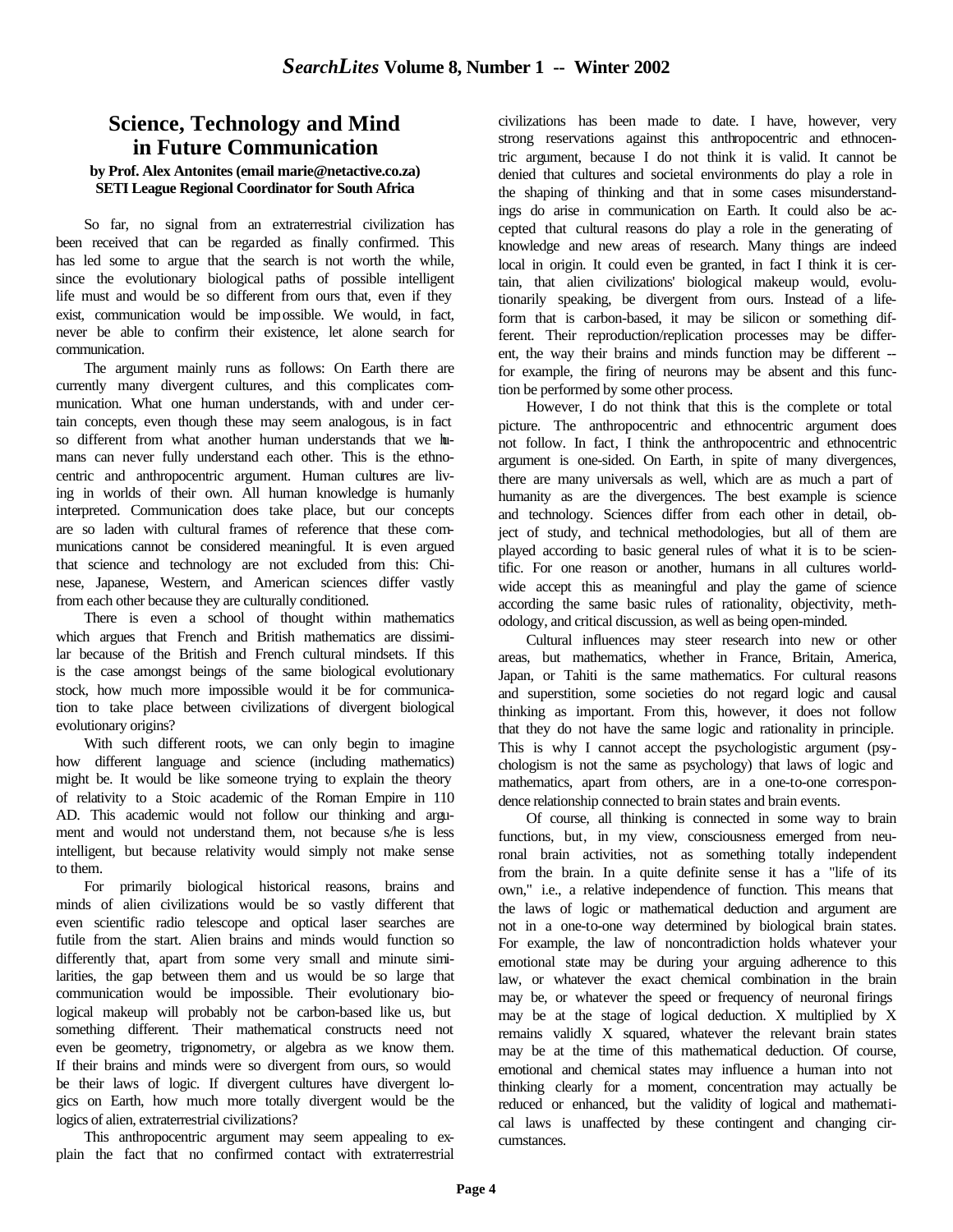This very same argument can be extended to SETI. The laws of logic, for example, are not only universally human, but also universally universal. Mental states (thoughts, deductions, even the experiencing of pleasure or pain) are not congruent with contemporaneous brain states. Mentality is not a matter of the brain's biological/chemical composition, but of the structure of the internal activities that the brain sustains. As I argued awhile ago, this internal structure has in a definite sense a life of its own, where thoughts can causally interact with other thoughts and mental states, whatever the sustaining physiological material base may be.

Because mental states are not identical with certain material brain states, it follows that any possible alien civilizations whose brains are constructed from different stuff than ours could and may well have the same logic, mathematics, and mental states such as joy or pain. Therefore, an alien being constituted with a different physiology, with a chemistry and physical structure systemically different from ours, could even so sustain a functional economy of internal states whose mutual relationships parallel perfectly the mutual relationships that define our human mental states. Their understanding of mathematics, logic, and physics could match ours, even though it might be much more advanced. The alien may have an internal state that meets all the conditions for being a law of contradiction, X squared, or a pleasure or pain state.

This state, considered from an evolutionary biological perspective, may have a very different, even vastly different, makeup from that of a human, but from a functional point of view it may nevertheless be identical to a human adherence to the law of noncontradiction or pleasure state. These logical positions or mental states are not identical to the physical state, because what mental states have in common is not their status as physical states, but their causal role. For example, to be a turbine or radiator engine is to have a certain functional role and not primarily a certain physical structure. Logic, mathematics, etc. do not rely for their existence on any particular physical or physiological state.

Evolution is not only divergent, but also quite often convergent. As far as we have observed, not only does the universe have the same basic chemistry and the same laws of nature throughout, but also successful adaptations are repeated several times. It is reasonable to expect the same as we widen our fields of observation. The spontaneous emergence of life on the edge of nonlinear chaos and linear order implies that the abundant emergence of life in the universe is even more probable.

SETI is thus not a search in the void or in vain.  $\bullet$ 

*Tutorial:*

## **What Is the Water-Hole? By H. Paul Shuch, Ph.D. ('Dr. SETI' ®)**

The electromagnetic spectrum, as viewed from Earth, is a noisy place. Low frequencies are plagued by galactic noise, primarily due to synchrotron radiation (charged particles spiraling through our Sun's and our planet's magnetic fields). High frequencies are subject to quantum-effect emissions, and the whole continuum experiences a 3 Kelvin background radiation

level from the residual radiation of the Big Bang. These natural radiation sources limit our ability to detect artificial emissions. In addition, the Earth's own ocean of air generates spectral absorption and emission lines which draw a further curtain across our sky.

Fortunately, there are a few relatively clear windows on the cosmos. Our eyes evolved to operate in one such window, the optical spectrum. It is this window which first allowed us to observe the stars and planets. Another clear spot is in the microwave region, between about 1 and 10 GHz.

Within this so-called Microwave Window, photons (the substance of electromagnetic communication) travel relatively unimpeded through the interstellar medium, at the speed of light. This is, as far as we know, the fastest possible speed, making photons the fastest spaceships known to man. Thus, the Microwave Window, where natural noise is at a minimum, is a favored region for conducting radio astronomy research, including SETI.

Toward the bottom of the microwave window, radiation from the precession of interstellar hydrogen is clearly heard in our receivers at a frequency of 1420.40575 MHz (corresponding to a wavelength around 21 cm). The Hydrogen Line, first detected by Ewen and Purcell at Harvard University in 1951, provided us with our first direct evidence that space is anything but an empty void -- it is a veritable chemistry set. We hypothesize that any civilization in the cosmos which possesses radio astronomy knows about the Hydrogen Line. Since there is roughly one hydrogen atom per cubic centimeter of space, the combined voices of countless hydrogen atoms produce a raucous chorus. The very first SETI studies were conducted near the Hydrogen Line, and today it still looks like a logical place to seek deliberate beacons from beyond.

Just a little way up the spectrum, near 1660 MHz (a wavelength of 18 cm), a team of scientists at MIT Lincoln Labs detected in the 1960s a cluster of radiation lines from interstellar hydroxyl ions (OH). Like the Hydrogen Line, the Hydroxyl Lines occur near the very quietest part of the radio spectrum. They too should be known to other civilizations which have studied the cosmos at radio frequencies.

The chemist looks at H and OH and recognizes them as the disassociation products of water, the solvent essential to the very existence of life as we know it. During the landmark Cyclops study of 1971, Dr. Bernard M. Oliver, then vice president of engineering for Hewlett-Packard Company (and later the chief of the NASA SETI program) hypothesized that the Hydrogen and Hydroxyl lines constituted obvious signposts to a natural interstellar communications band, one which would likely occur to other water-based lifeforms who had some knowledge of the radio sky. Since the H and OH lines are visible from anywhere in the cosmos, in the quietest part of the spectrum, they are markers which are by no means geocentric.

It was Barney Oliver who dubbed the spectral region between H and OH the Cosmic Water-Hole. "Where shall we meet our neighbors?" he asked. "At the Water-Hole, where species have always gathered."

Although other regions of the spectrum hold much promise, The SETI League and other organizations concentrate a part of their resources on the Water-Hole, in hopes that there we might detect signs of other life.  $\bullet$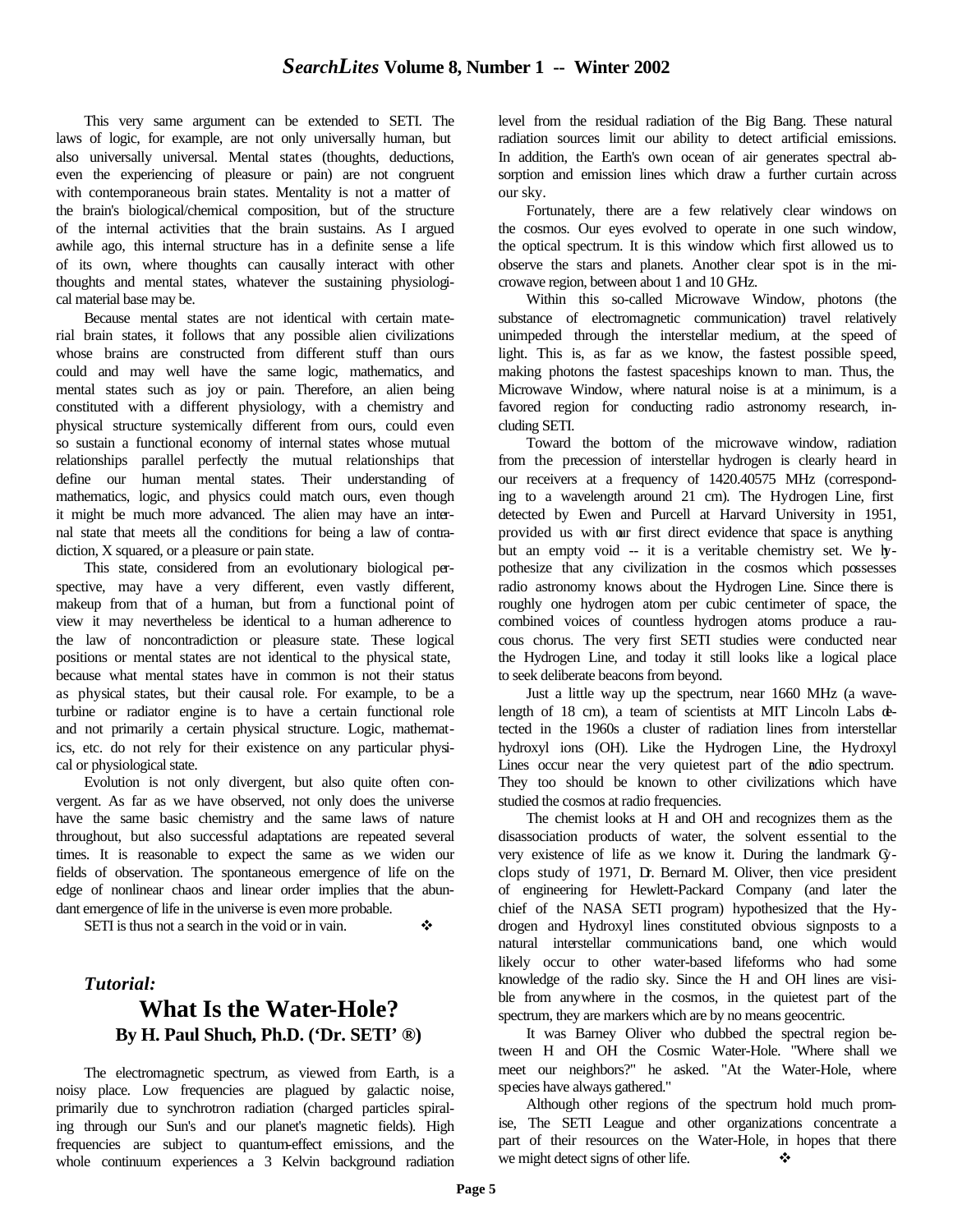#### *Guest Editorial* **Are We Ready for Contact? by Prof. Peter Schenkel (schenkel@ecnet.ec) SETI League Regional Coordinator for Ecuador**

This is a question few SETI enthusiasts are asking. And yet, it is justified. Thousands and maybe millions of people point their telescopes, or just their eyes, every night to the stars, hoping to receive a signal or some indication that we are not alone in this vast universe. They share my belief that out there, somewhere, intelligent beings have evolved as we have, against all odds, and that many are probably our peers scientifically and organizationally. That is the tantalizing crux.

Once we establish Contact, how will they view our civilization, beset by so much violence and crisis? What will they say about our chronic incapacity to rid our world of the many isms, which divide instead of unite and which make irrationality and hate triumph over reason? Would they consider us capable and worthy of a mutually beneficial relationship?

I wonder, and sometimes ask myself whether it isn't just as well that Contact has eluded us so far. Maybe their reaction to our political and psychological primitivity would be a terrible shock to us. Maybe it would be much better if Contact occurred when our civilization is ripe for it, when we can be proud of all of man's accomplishments, his ethical behavior and peaceful order.

Of course, we may hope that superior extraterrestrials, upon learning our predicaments, might want to extend their help to us. Their scientific and technical wizardry could become the cure to many of our pressing ills. Their wisdom and political experience might help open the eyes of our political elite. But will our statesmen, mediocre as most are and embroiled in political, economic, ethnic and religious quarrels and rivalries, be able to agree to a common and meaningful response, a common friendly welcome and a mutually beneficial relationship? Will they have the humility to listen to and learn from them, to accept their opinions and advice?

So far, the national and international establishments have been more than lukewarm, at times -- as in the US -- even hostile to SETI. The declaration of principles of the IAA [the International Academy of Astronautics -- ed.], presented to COPUOS [the UN's Committee for the Peaceful Uses of Outer Space -- ed.] in June 2000 with the aim of getting states to agree to a binding post-Contact code of conduct, was filed away and languishes in its archive, where it is likely to rot.

Maybe the time has arrived to enlist a much broader support for SETI from the humanities, religious organizations, the arts, and thinkers of all creeds, to make sure that SETI gets adequately broad international attention and backing representative of mankind, and that mandatory and safe Contact and Communications procedures are agreed upon prior to, not after, Contact is achieved.

If we fail to address this endeavor, I am afraid the scenario I envisioned in my science-fiction novel *Contact: Are We Ready For It*, might come true. A visiting spaceship with aliens that have declared their peaceful intentions stays patiently behind the Moon, waiting for an invitation to land on Earth. But in seven days mankind, gripped by all kinds of taboos and rivalries, is unable to agree to a common and rational response. So, the frustrated aliens depart. Humanity goofs the historic chance to meet its brothers from space.

This might also happen with Contact via radio or optical astronomy, if we keep our arms crossed. Let's join ranks and open our vision to the task ahead before it is too late!

## **Cyclops Errata Updated**

In the summer of 1971, a team of top engineers and radio astronomers designed Project Cylops, the greatest radio telescope never built. More than 30 years later, readers are still discovering minor errors and omissions in their NASA report, which The SETI League republished in 1996. Now member Dr. Larry Lesyna, who prepared the Errata sheet for Project Cyclops, Second Edition, has graciously volunteered to continue coordinating the compilation of corrections to this landmark manuscript. A new Cyclops Errata page is available online at <http://www.setileague.org/articles/cycerrat.htm>. You may receive a printed copy by sending a stamped, self-addressed #10 (business-sized) envelope, or an addressed envelope with two International Reply Coupons, to SETI League headquarters. Members are encouraged to email any additional corrections to Larry at <cyclops\_errata@setileague.org>.  $\bullet \bullet$ 

### **Big Dish, Test Equipment Offered for Sale**

Over the past several years, SETI League Hawaii regional coordinator Dr. Rachel Tortolini has accumulated an extensive laboratory of microwave test equipment, plus a most impressive 30-foot dish. Because of a recent job change and a move to a different island, she now finds it necessary to part with her entire SETI station. Rachel prefers that this gear find a good home with another SETI League member, and especially hopes that her antenna (which is disassembled and can be shipped by standard container) will eventually be back on the air.

Much of this equipment can be seen online, at this URL: <http://www.setileague.org/photos/bioastr99.htm#rachel>. If you are a member interested in receiving a full listing of Rachel's equipment, drop her an email at <rachel@ilhawaii.net>, or write to her at her address as listed in your latest SETI League membership roster.



The great success of last year's SETICon01 Technical Symposium has encouraged us to expand the event to three days: April 26 - 28, 2002. Once again we will be hosted by The College of New Jersey in Trenton, NJ, for a keynote speaker, technical presentations, social events, an awards banquet, The SETI League Annual Meeting, and our annual Board of Trustees Meeting (which all members in good standing are welcome to attend). Details may be found on our website (from the main page, click on the SETICon02 banner, seen above), and registration forms will be mailed to all past and current SETI League members in late January. The pre-registration deadline is 31 March 2002. See you in April!  $\bullet$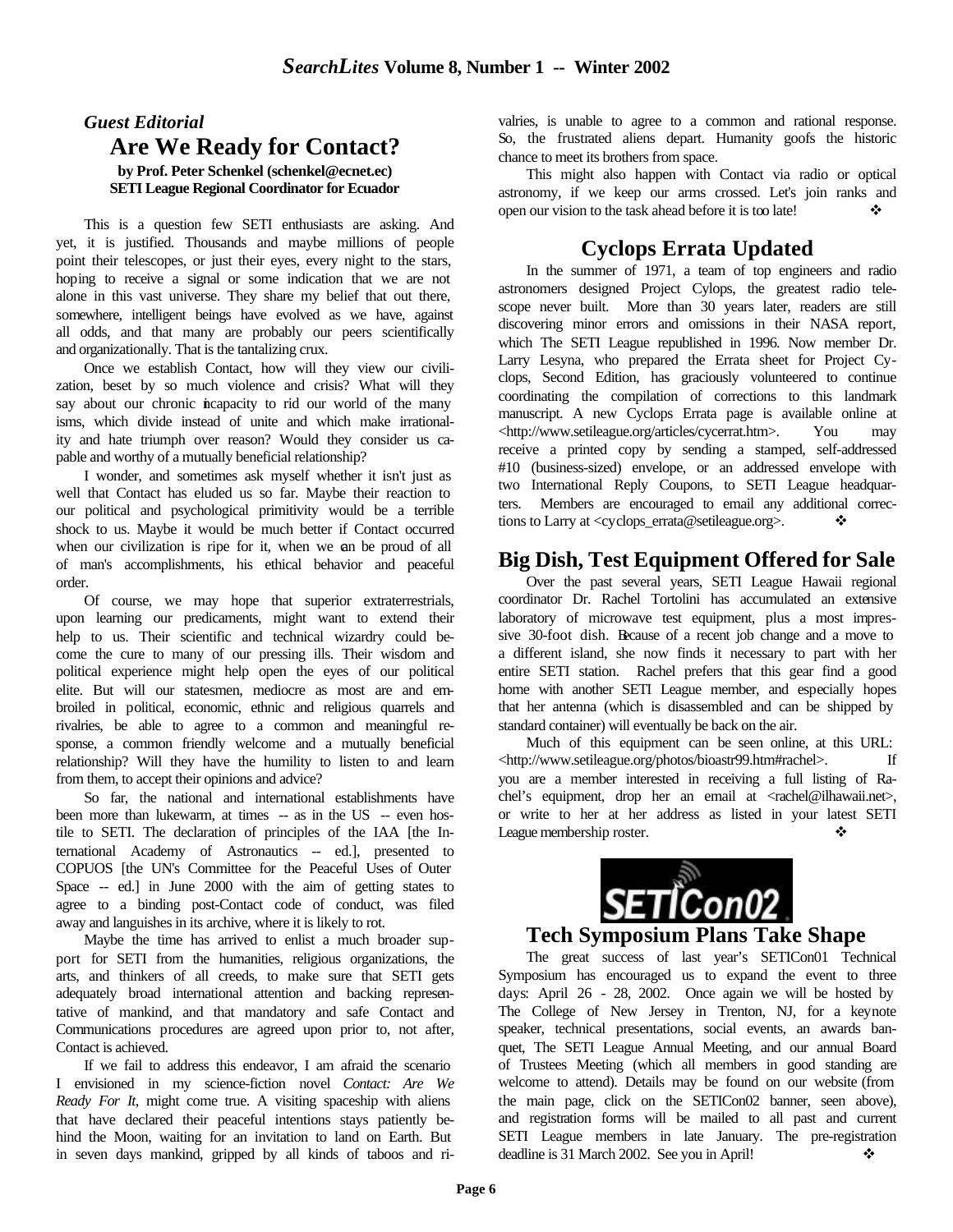1001



For the past two years, the SETI community has marveled at the development of the ambitious Paul Allen Telescope, a mini-Cyclops consisting of up to a thousand phased satellite TV-type dishes. While saluting the efforts of our California colleagues, The SETI League, Inc., pioneers in the use of backyard satellite TV dishes for SETI research, has been hard at work on its own phased array design, more modest in scope but quite as technologically audacious.

Our plans call for a new kind of radio telescope, dubbed *Array2k*, which will combine 16 or more standard satellite TV antennas into a single powerful radio telescope, at a fraction of the cost of a single giant dish such as those at Green Bank and Jodrell Bank. When completed, Array2k will employ a unique mix of analog and digital techniques to operate in five distinct modes simultaneously. Optimized as a drift-scan sky survey instrument in the proud tradition of Ohio State's *Big Ear*, it will serve as its own Follow-Up Detection Device, verifying its own findings in real time.

Array2k will be used to support the individual efforts of The SETI League's 1,280+ members worldwide as a follow-up detection device to help confirm their observations. It will also be used for direct astronomical research, and serve as a test-bed for SETI League engineers to develop the technologies which will someday allow them to unite thousands of members' small, backyard telescopes into a huge, planetary array.

The SETI League's patent-pending design builds upon the pioneering work of Prof. Ron Bracewell and Govind Swarup at Stanford University some forty years ago. To date, we have received donations of a site (in northern New Jersey) and 47 six-foot dishes and mounts (which, while smaller than our original design calls for, will be invaluable for proof-of-concept).

To get Array2k up and running, we need to raise \$160,000 US for hardware alone, plus an asyet undetermined amount for operation, salaries, maintenance and infrastructure. Although this is a

minute fraction of what has been spent in the past on researchgrade radio telescopes, it is still a nontrivial sum, and the support of SETI enthusiasts everywhere is encouraged. One generous donor has already pledged to match contributions totaling up to \$50,000 US. Watch our website or future issues of SearchLites for progress reports on both the fund-raising and the engineering aspects of Array2k.

#### **At Right: First Array2k feedhorn assembly undergoing testing at SETI League headquarters in New Jersey**

## **SETI League Wins Two Technology Achievement Awards**

**Williamsport, PA..,** 19 October 2001 – The SETI League, Inc. today received two Technology Achievement Awards from the Central PA Chambers of Commerce, for its two current engineering projects. The nonprofit organization's *Lunar Reflective Calibration Beacon for Radio Astronomy* was awarded Second Place in the category "Best Application of Technology," and *Array2k: Phasing Multiple Antennas for a Next-Generation Radio Telescope* received Second Place for "New Technology Project," at today's Technology Awards Showcase luncheon in Williamsport. The two awards were accepted on behalf of The SETI League by its Executive Director, Dr. H. Paul Shuch. The former Pennsylvania College of Technology engineering professor heads up both projects.

The SETI League Moonbounce Beacon reflects microwave signals off the surface of the Moon. The resulting radio echoes are received by amateur radio operators (radio "hams") on Earth, and are used for testing Earth-based radio telescopes. Funded in part by a NASA Small Equipment Grant administered by the American Astronomical Society, the EME (for Earth-Moon-Earth) beacon enables amateur and professional radio astronomers alike to calibrate their receiving systems, by providing a stable reference signal emanating constantly from a known point in the sky.

The *Array2k* design, which combines sixteen or more standard satellite TV antennas into a single, powerful radio telescope, represents the next generation of astrophysical research tools. A prototype of the design is currently under construction on a residential hilltop in Cogan St ation, PA.

"Central Pennsylvania is an ideal setting for radio astronomy," notes Shuch. "Our region is blessed with a low cost of living, good infrastructure, a sizeable pool of skilled workers, and one of the country's lowest levels of radio pollution. I moved here from Silicon Valley eleven years ago, so I could turn this place into the Valley of the Dishes," he quips.

It was in Northern California that Shuch developed the world's first commercial home satellite TV receiver in 1978. Eighteen years later, under Shuch's leadership, The SETI League, Inc. pioneered the use of backyard satellite TV dishes for radio astronomy, with the launch of its *Project Argus* allsky survey. His design concepts have been embraced by other scientific organizations, including the prestigious SETI Institute in California. ❖